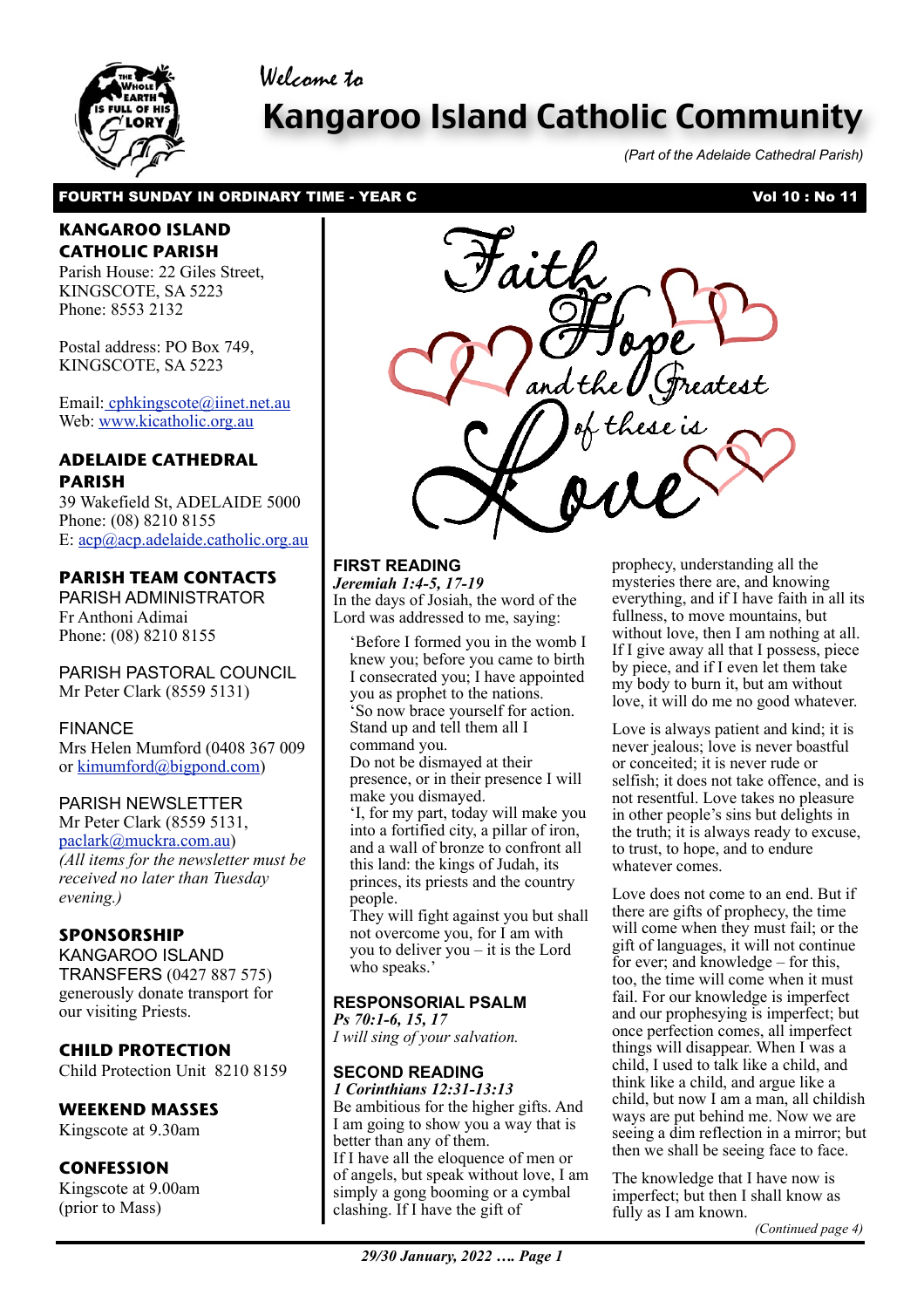

# **Bulletin Board**

**PLEASE KEEP THESE PEOPLE IN YOUR PRAYERS Sick:** Bill Roestenburg, Peter Weatherstone, Melanie Howson

**January anniversaries:** Eunice Airton, Eileen Bateman, Dorothy Brook, Monica Buick, May Cairney, Dominic Cash, Maureen Dunn, Marlene Cummins, Pauline Deegan, Jim Dodgson, Lucy Edwards, Colin Fahey, Margaret Flemming, Ralph Florance, Catherine Glynn, Alec Goodwin, Edward Hughes, Ida Jackson, Christina James, Jack Kindellan, Ettie McDonald, Irene Northcott, Ottaviano Orsi, Marj Phillips, Una Reynolds, George Rowen, Ann Smith, Sheila Tabor, Lorraine Laher-Storfer, Mary Weatherstone.

#### **Recently deceased:** John Lavers

*Please pray for all the faithful departed and may all our sick parishioners, relatives and friends know the healing love of Christ.*

▅<del>▛</del>▓⊹▓▓▅⋺

**ROSTERS Comm Reader Cleaning** 30/1 P Bennett A Gibbs K Brinkley

**COVID Marsha**l 30/1 H Mumford

#### **PRIEST ROSTER**

*(Often this roster changes if something unforeseen crops up)* 30/1 Fr Sam Arockiasamy 6/2 Fr My Tran

#### **PRAYER FOR HEALING**

Prayer for Healing and Renewal gatherings on Thursdays will resume in a few weeks. The date will be advertised in the bulletin.

#### **LATEST COVID RESTRICTIONS**

3 people per 4 square metres with social distancing of 1.5 metres. Please see page 4 for the latest restrictions.

#### **SEASONS OF THE SPIRIT** *A three-day retreat*

This retreat offers a chance to reflect on how God is at work through the seasonal movements of each individual 'inner life'.

- Date: Thursday 17 March 4.30pm Sunday 20 March 10.00am
- Venue: Sevenhill Centre of Jesuit

 and Ignatian Spirituality, College Road, SEVENHILL Cost: \$430 – Live-in

> *Enquiries and bookings* Judy Backstrom: [judyback@internode.on.net](mailto:judyback@internode.on.net) Anne Maloney: [candamaloney@bigpond.com](mailto:candamaloney@bigpond.com)

#### **FROM FR ANTHONI**

Dear families, friends, visitors, and holiday makers, In the Second Reading, St Paul speaks of the qualities of love. They are the



same qualities that characterise the listening heart. The listening heart is '*always patient and kind; it is not jealous or boastful; it is not arrogant or rude;… it does not insist on its own way; it is not irritable or resentful; it does not rejoice at wrong but delights in the truth'* (*1Cor* 13: 4-6) Above all, the listening heart is a heart that is capable of appreciating the goodness and beauty in others. Let us live these words of St Paul in our lives. Thank you for the warm welcome extended to me while I was in the Parish last weekend. I am so delighted to see your enthusiasm, energy, dedication and faith to the glory of God and the growth of our Parish. I was fortunate to have the combined meeting of our Parish Pastoral Council and the Parish Finance Council with the assistance of technology, some face-to-face and the rest via zoom. I could see all your commitment and volunteering to keep the vibrancy of our Parish community and looking after each other as Jesus Christ invites to do so. Thanks to Wendy and Paul Bennett who hosted the zoom, Peter Clark, the PPC chair, Helen Mumford, the PFC chair, Cathy Howson who took the minutes of the meeting, and Anita Gibbs who prepares the Church for the Mass. My gratitude to Peter and Christine Weatherstone for looking after the Presbytery.

While I was in KI last weekend, I was able to visit some of our sick and elderly at their homes, but

unfortunately, could not make it to the hospital and aged homes due to COVID restrictions. I am sad to inform the passing of *John Lavers* (on 24 Jan 2022) and I was able to visit his wife and the rest of his family. Please pray for the repose of his soul and for peace and consolation to his wife and the family. Let us all be united in prayer and God bless you and your families. *Fr Anthoni*

#### **SUPPORT THE PEOPLE OF TONGA**



Tonga is coated in a thick blanket of ash after the eruption of undersea volcano Hunga-Tonga-Hunga-Ha'apai on January 15, which triggered tsunamis across the region, destroyed telecommunications and contaminated water supplies in the small Pacific Island nation.

Coastal communities in Fiji, Samoa and Vanuatu have been impacted by tsunami waves, along with communities as far afield as Australia, Japan and the Americas.

The Tongan government has said that "immediate assistance" is needed to deal with the fallout of the massive volcanic eruption. Caritas Australia is currently raising funds to support communities impacted by the eruption and tsunami in Tonga.

#### **PARISH PASTORAL COUNCIL**

Meetings will be held each fourth Sunday of the month - Fr Anthoni's rostered weekend. If you have anything for the agenda, please contact Peter Clark.

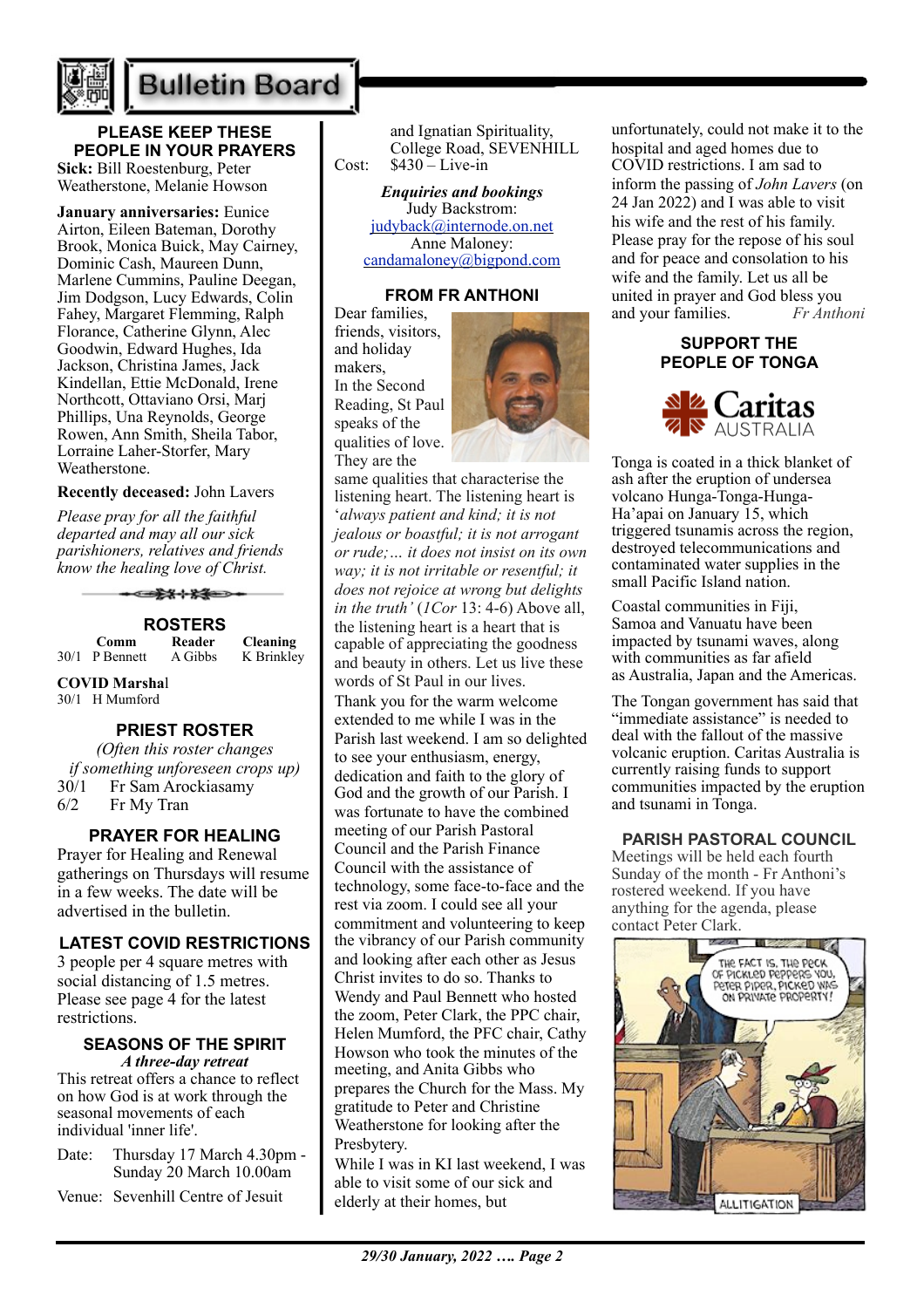

# **Ron Rolheiser column**

*Ronald Rolheiser, a Roman Catholic priest and member of the Missionary Oblates of Mary Immaculate. He*  is a community-builder, lecturer and writer. His books are popular throughout the English-speaking world *and his weekly column is carried by more than sixty newspapers worldwide*

<=≩\*+\*\*=>

# **MAKING LOVE WITH THE DIVINE**

Kabir, a fifteenth-century Hindu mystic, writes:

*What you call 'salvation' belongs to the time before death.If you don't break your ropes while you're alive, do you think ghosts will do it after? …. What is found now is found then. If you find nothing now, you will simply end up with an apartment in the City of Death. If you make love with the divine now, in the next life you will have the face of satisfied desire.* 

*To make love with the divine*. I suspect most of us will picture that as a warm, privatized, affective intimacy, the way we imagine romantic love, except here the other partner is God. Indeed, Christian mystical literature abounds with images of this kind, as does the Gospel of John. There's nothing wrong with that, except that such a conception is over-idealized and over-privatized. Making love with the divine, if Jesus is to be believed, is something more assessable and more communal than our affective image of intimacy.

How do we make love with the divine in this life? I have always taught that there are four nonnegotiables to Christian discipleship: *moral fidelity in our private lives, a commitment to social justice, some involvement within ecclesial community*, and *a mellow, gracious heart*. We make love to the divine by living out these in our lives.

To make this more assessable, let me suggest that making love with the divine in this life asks *ten* things of  $\overline{11S}$ .

*• A moral fidelity in our private lives*  Scripture tells us that those who love God keep his commandments and those who say they love him but don't keep his commandments are liars. Moreover, it tells us that we are

inside a body within which even our most private actions affect everyone else. We make love with the divine by not having any dark, hidden secrets.

# *• An effort to live out our lives inside of community*

We are called to live our lives and come to God inside of a community. We cannot make love with God alone. It's always God, others, and ourselves. When we stand before God in judgment, as Charles Peguy suggests, we will be asked, "Where are the others?" Making love with the divine means being both spiritual and religious.

*• A mellow heart that radiate gratitude and forgiveness* Like the older brother of the prodigal son, we can do all the right things, but with the wrong energy. We make love with God by fueling ourselves with gratitude rather than bitterness, and by forgiving others (and God) for life's unfairness and all the things that have wounded us.

### *• A proactive reaching out to the poor and a perennial concern for justice to the world*

We cannot make love with God inside an intimacy that does not also take in the poor and the broken. Likewise, we cannot make love with God when we are indifferent to injustice. As Jesus makes clear, a private personal relationship with God never compensates for indifference to the poor and to injustice.

*• A life lived in truth which refuses to lie no matter how inconvenient* To make love with the divine is to live in the truth. Satan is the prince of lies. The single most dangerous thing we can do spiritually is to refuse to acknowledge what is true, and the single most important way we make love with God is never to lie.

*• A childlikeness that never falls into the illusion of self-sufficiency* Life may never be taken for granted, but only as granted. We make love to the divine by never living the illusion of self-sufficiency, by acknowledging always that life is gift and that we are dependent and interdependent with others and with God.

*• A perennial effort to love those who hate us, to not give back in kind* We make love with the divine whenever we love those who hate us. bless those who curse us, and forgive those who hurt us. This is its very essence.

#### *• A heart open to all*

God's eternal banquet table is open to everyone who is willing to sit down with everyone. Since God loves everyone, we make love with the divine by sharing God's universal embrace.

*• An habitual openness to let God's energy flourish within our lives* We make love with the divine by letting God's energy flourish through our lives, namely, when we let the divine energy inside us be joyous and generative so as to radiate life no matter what cards we are dealt.

#### *• A willingness to wait, to live in patience*

We make love with the divine whenever we accept to live in patience, to wait for life and love to unfold according to their own inner dictates. We make love to the divine whenever we carry healthily the tension of chastity, not just in the area of sexuality, but also in all areas of life.

The prophet Micah puts all of this succinctly: *act justly, love tenderly, and walk humbly.*

*You can read, or download, Ron Rolheiser's weekly columns from his website at: [www.ronrolheiser.com](http://www.ronrolheiser.com)*